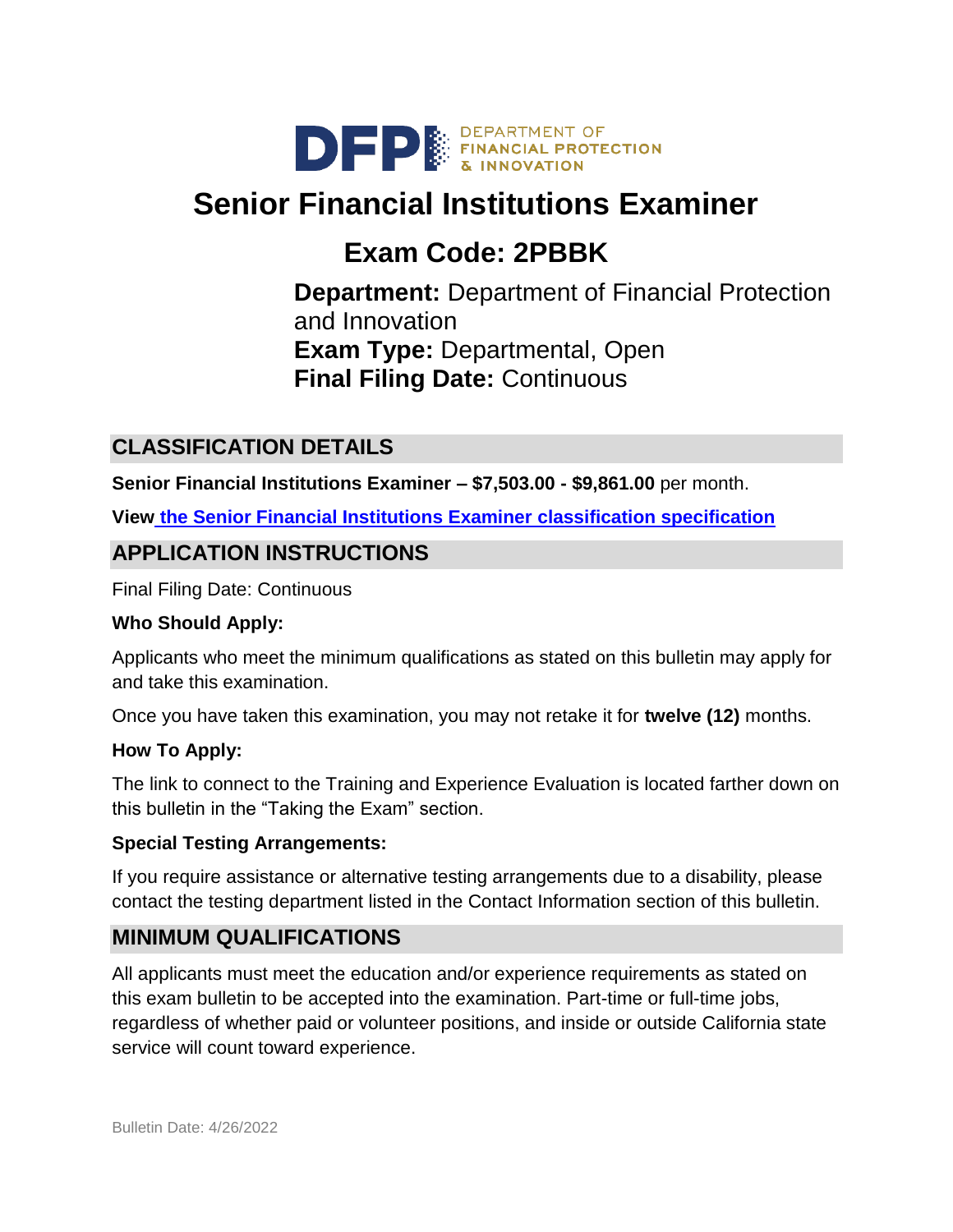### **Senior Financial Institutions Examiner**

## **Either I**

Experience: One year of experience in California state service performing the duties of a class at a level of responsibility equivalent to that of a Financial Institutions Examiner, Range C.

## **Or II**

Experience: Four years of increasingly responsible experience in professional auditing or examination of financial institutions, business firms, or services. (Experience in California state service applied toward this requirement must include two years performing the duties of a class at a level of responsibility equivalent to that of a Financial Institutions Examiner, Range C.)

### **and**

Education: Equivalent to graduation from college with a specialization in accounting, business administration, economics, finance, or a related business/management specialization

## **POSITION DESCRIPTION**

## **Senior Financial Institutions Examiner**

This is the advanced journey or expert level of the series. The incumbents initiate, develop, or decide plans of action and evaluate and analyze work that is assigned. The status of work or the development of the problem is generally more difficult and there is greater responsibility for decisions and actions. Well-developed analytical skills are required at this level.

The Senior Financial Institutions Examiner acts as lead person in the most complex examinations or is responsible for investigations where plans or actions must be initiated, developed, or decided upon to a great extent by the incumbent. This level may lead or be assigned special projects by management that require a high degree of selfdirection and independent decision making.

# **EXAMINATION SCOPE**

This examination consists of the following components:

**Training and Experience Evaluation –** Weighted 100% of the final score.

The examination will consist solely of a **Training and Experience Evaluation.** To obtain a position on the eligible list, a minimum score of 70% must be received. Applicants will receive their score upon completion of the Training and Experience Evaluation process.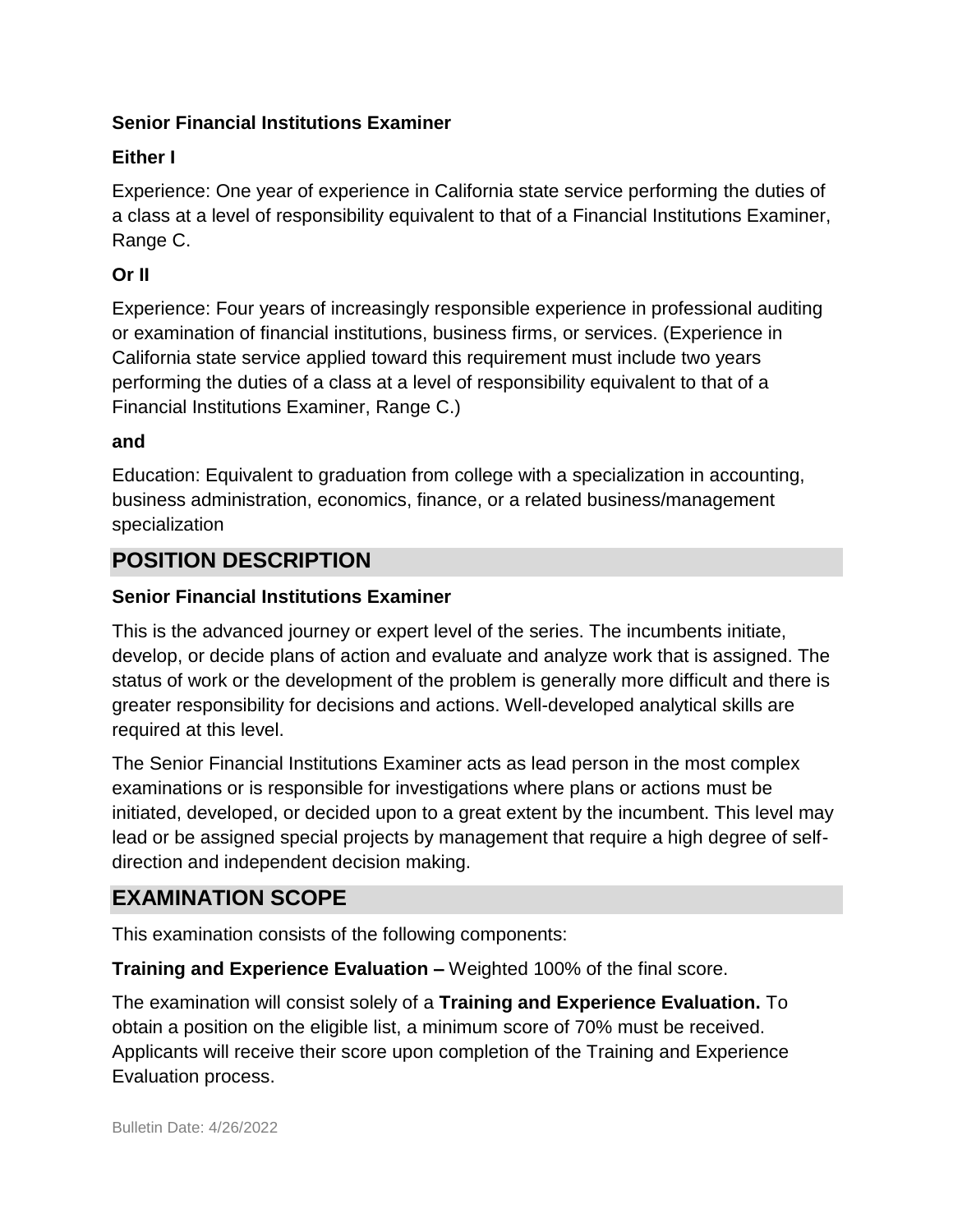In addition to evaluating applicants' relative knowledge, skills, and ability, as demonstrated by quality and breadth of education and/or experience, emphasis in each exam component will be measuring competitively, relative job demands, each applicant's:

## **Knowledge of:**

- 1. General accounting and auditing principles and procedures
- 2. Business law
- 3. Statistics
- 4. Information systems programs
- 5. The English language with proficiency in reading, writing, and grammar
- 6. Laws, policies, rules, and regulations administered by the Department of Financial Institutions
- 7. Financial operations and practices of organizations subject to regulation by the Department of Financial Institutions
- 8. Purposes, activities, and functions of the Department of Financial Institutions
- 9. Regulatory terminology
- 10.Applicable Federal rules and regulations and operations of regulatory agencies that work closely with the Department
- 11.Specialized accounting and auditing principles
- 12.Financial examining practices obtained through on-the-job training and through prescribed training courses
- 13.Technical report writing
- 14.Complicated practices and procedures of the licensee
- 15.Sophisticated data analysis
- 16.Public speaking
- 17.Procedures, organization, and operations of the Department of Financial **Institutions**
- 18.How to evaluate reports generated by corresponding agencies, the industry, the institution, business firm, or service
- 19.Other related agencies
- 20.Provision of laws, rules, regulations, related legal opinions, and court decisions governing licensees and related departmental policies

#### **Ability to:**

- 1. Work arithmetical computations
- 2. Gather, organize, summarize, and interpret financial data
- 3. Analyze data and draw sound conclusions
- 4. Prepare reports
- 5. Establish and maintain cooperative relations with those contacted in the work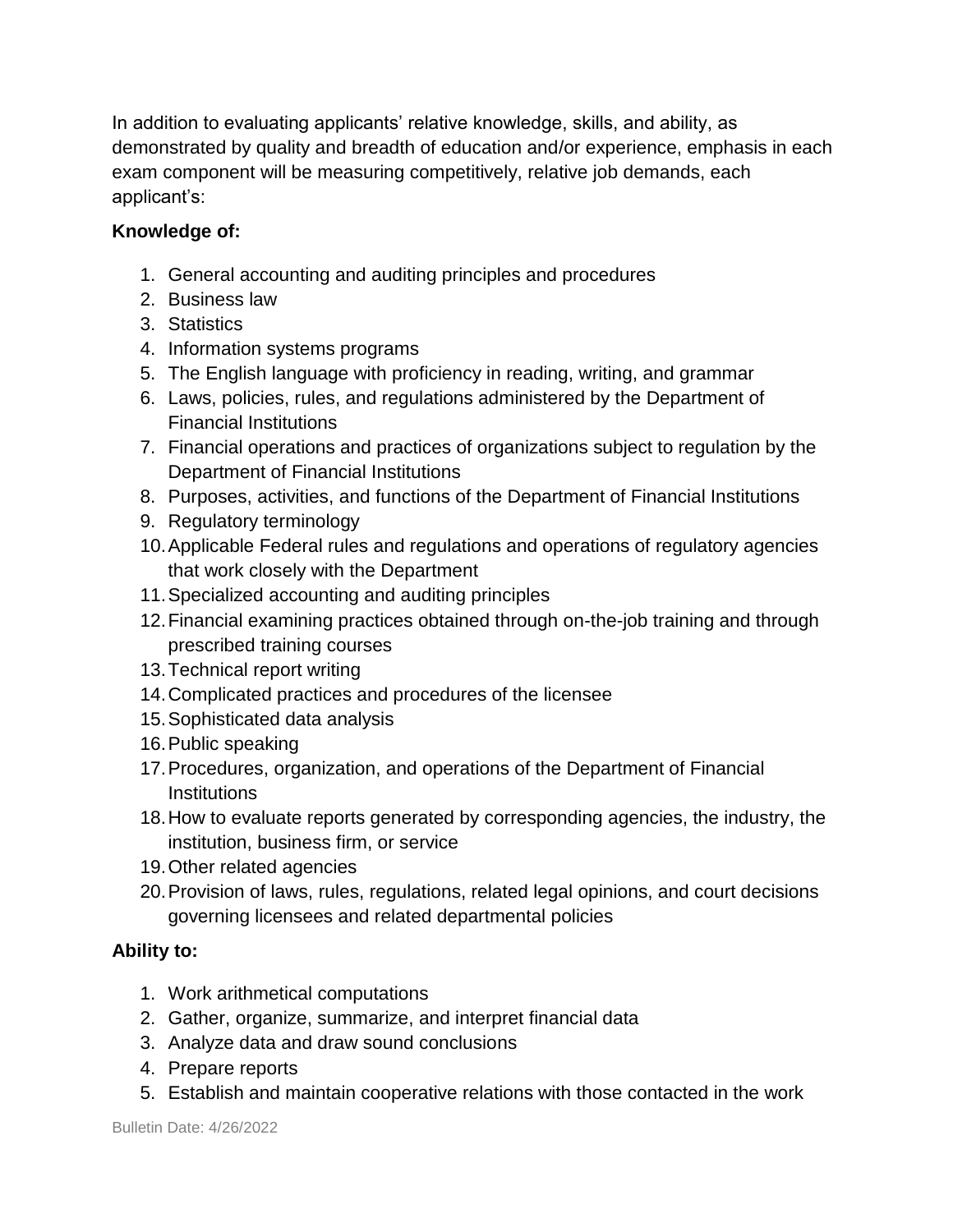- 6. Communicate effectively
- 7. Evaluate and appraise information
- 8. Analyze situations accurately and take effective action
- 9. Use a variety of spreadsheets or word processing software packages
- 10.Apply specialized financial examining practices and procedures
- 11.Perform detailed portion of financial institution, business firm, or services examinations
- 12.Analyze data and draw sound conclusions
- 13.Apply specialized examination practices and procedures
- 14.Analyze financial and operating statements, reports, and records relating to licensee operations
- 15.Gather, organize, analyze, and summarize financial data and draw logical conclusions
- 16.Prepare clear, concise, and accurate reports
- 17.Discuss reports of examination and other financial data and hold meetings with executive officers and directors of financial institutions, business firms, and services
- 18.Devise procedures and program activities
- 19.Lead others in conducting examinations
- 20.Plan, organize, and direct the work of others
- 21.Coordinate examinations with related agencies
- 22.Conduct special studies and investigations relating to the practices of the licensee
- 23.Appraise the most difficult and complex types of reports and information
- 24.Analyze data and adopt an effective course of action
- 25.Communicate effectively so instructions can be clearly understood
- 26.Effectively apply the required technical knowledge
- 27.Conduct in-service training programs

## **ELIGIBLE LIST INFORMATION**

A departmental, open eligible list for the **Senior Financial Institutions Examiner** classification will be established for:

## **Department of Financial Protection and Innovation**

The names of **successful** competitors will be merged onto the eligible list in order of final score regardless of exam date. Eligibility expires **twelve (12) months** after it is established. Applicants must then retake the examination to reestablish eligibility.

Veterans' Preference will be granted for this examination. In accordance with Government Codes 18973.1 and 18973.5, whenever any veteran, or widow or widower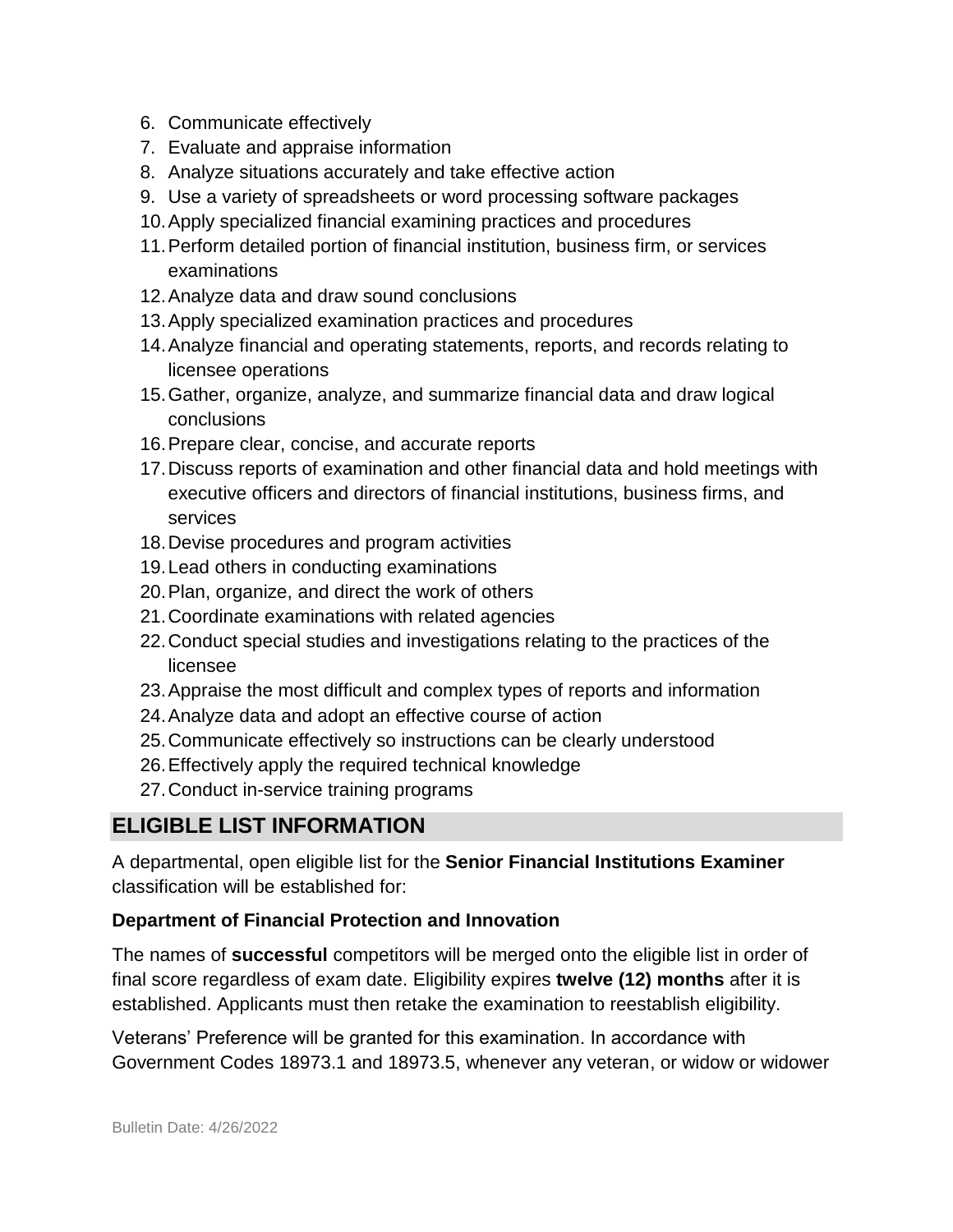of a veteran achieves a passing score on an open examination, they shall be ranked in the top rank of the resulting eligible list.

Veterans status is verified by the California Department of Human Resources (CalHR). Information on this program and [the Veterans' Preference Application](https://www.jobs.ca.gov/CalHRPublic/Landing/Jobs/VeteransInformation.aspx) form (CalHR 1093) is available online**.** Additional information on veteran benefits is available at the Department of Veterans Affairs.

## **EXAMINATION INFORMATION**

**Preview of the [Senior Financial Institutions Examiner](https://jobs.ca.gov/jobsgen/2PBBKa.pdf) Training and Experience [Evaluation](https://jobs.ca.gov/jobsgen/2PBBKa.pdf)** 

## **PREPARING FOR THE EXAMINATION**

Here is a list of suggested resources to have available prior to taking the exam.

**Employment History:** Employment dates, job titles, organization names and addresses, names of supervisors or persons who can verify your job responsibilities, and phone numbers of persons listed above.

**Education:** School names and addresses, degrees earned, dates attended, courses taken (verifiable on a transcript), persons or office who can verify education, and phone numbers of persons or offices listed above.

**Training:** Class titles, certifications received, names of persons who can verify your training, and phone numbers of persons listed above.

## **TAKING THE EXAMINATION**

**Take [the Senior Financial Institutions Examiner examination.](https://www.jobs.ca.gov/CalHRPublic/Login.aspx?ExamId=2PBBK)**

## **TESTING DEPARTMENTS**

#### **Department of Financial Protection and Innovation**

## **CONTACT INFORMATION**

If you have any *technical* questions concerning this examination bulletin, please contact:

California Department of Human Resources Attn: Examination Services 1515 S Street Sacramento, CA 95811 Phone: 1-866-844-8671 California Relay Service: 1-800-735-2929 (TTY), 1-800-735-2922 (Voice)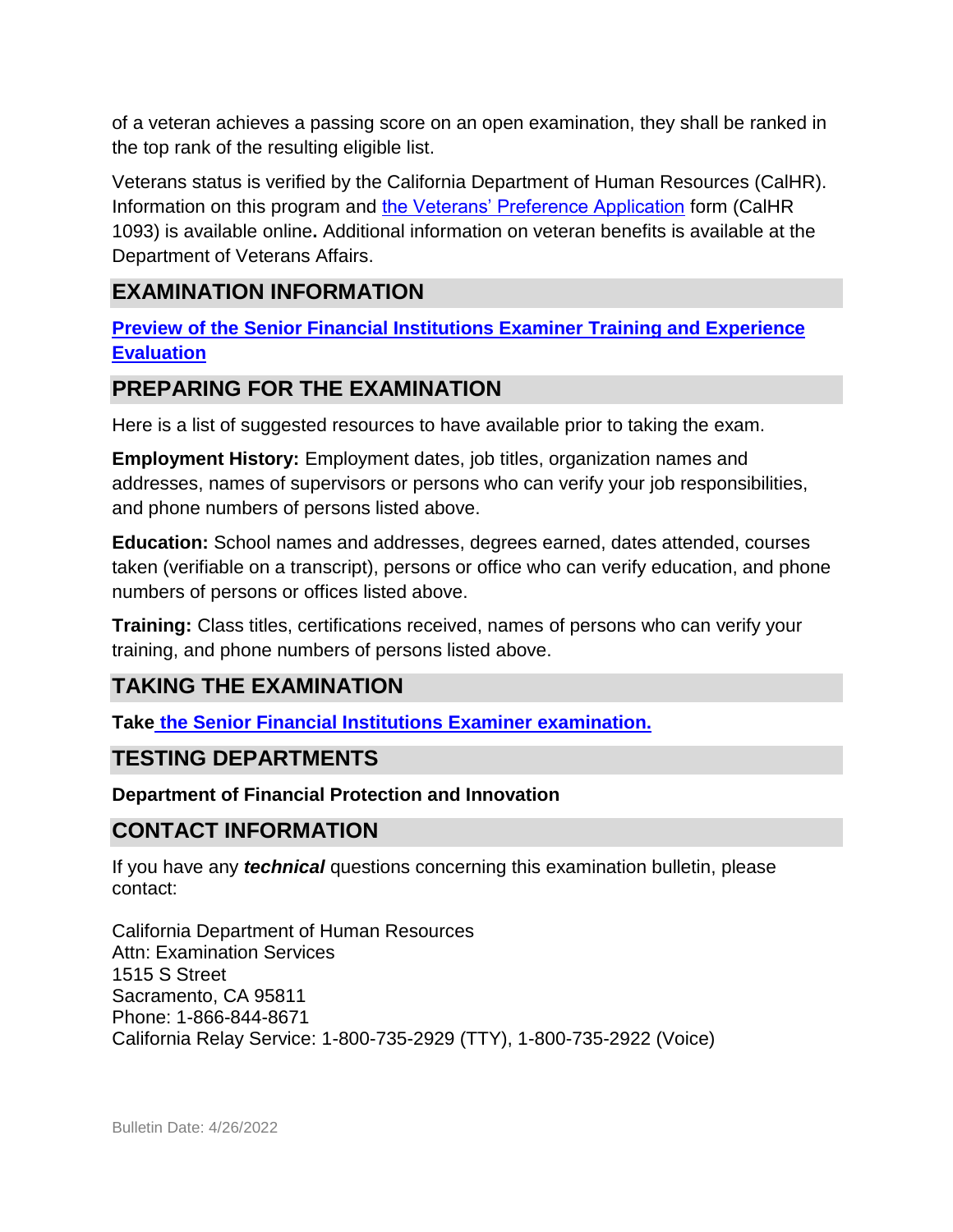If you have any administrative questions concerning this examination bulletin, including provision of reasonable accommodation for this testing process, please contact: Department of Financial Protection and Innovation: Email:

#### [careers@dfpi.ca.gov](mailto:careers@dfpi.ca.gov)

TTY is a Telecommunications Device for the Deaf, and is reachable only from phones equipped with a TTY Device.

# **EQUAL OPPORTUNITY EMPLOYER**

The State of California is an equal opportunity employer to all, regardless of age, ancestry, color, disability (mental and physical), exercising the right of family care and medical leave, gender, gender expression, gender identity, genetic information, marital status, medical condition, military or veteran status, national origin, political affiliation, race, religious creed, sex (includes pregnancy, childbirth, breastfeeding, and related medical conditions), and sexual orientation.

## **DRUG-FREE STATEMENT**

It is an objective of the State of California to achieve a drug-free State work place. Any applicant for State employment will be expected to behave in accordance with this objective, because the use of illegal drugs is inconsistent with the law of the State, the rules governing civil service, and the special trust placed in public servants.

## **GENERAL INFORMATION**

Examination and/or Employment Application (STD 678) forms are available at the California Department of Human Resources, local offices of the Employment Development Department, and through your **[CalCareer Account.](http://www.jobs.ca.gov/)**

If you meet the requirements stated on this examination bulletin, you may take this examination, which is competitive. Possession of the entrance requirements does not assure a place on the eligible list. Your performance in the examination described in this bulletin will be rated against a predetermined job-related rating, and all applicants who pass will be ranked according to their score.

The **Department of Financial Protection and Innovation** reserves the right to revise the examination plan to better meet the needs of the service, if the circumstances under which this examination was planned change. Such revision will be in accordance with civil service laws and rules and all applicants will be notified.

General Qualifications: Applicants must possess essential personal qualifications including integrity, initiative, dependability, good judgement, the ability to work cooperatively with others, and a state of health consistent with the ability to perform the assigned duties of the class. A medical examination may be required. In open